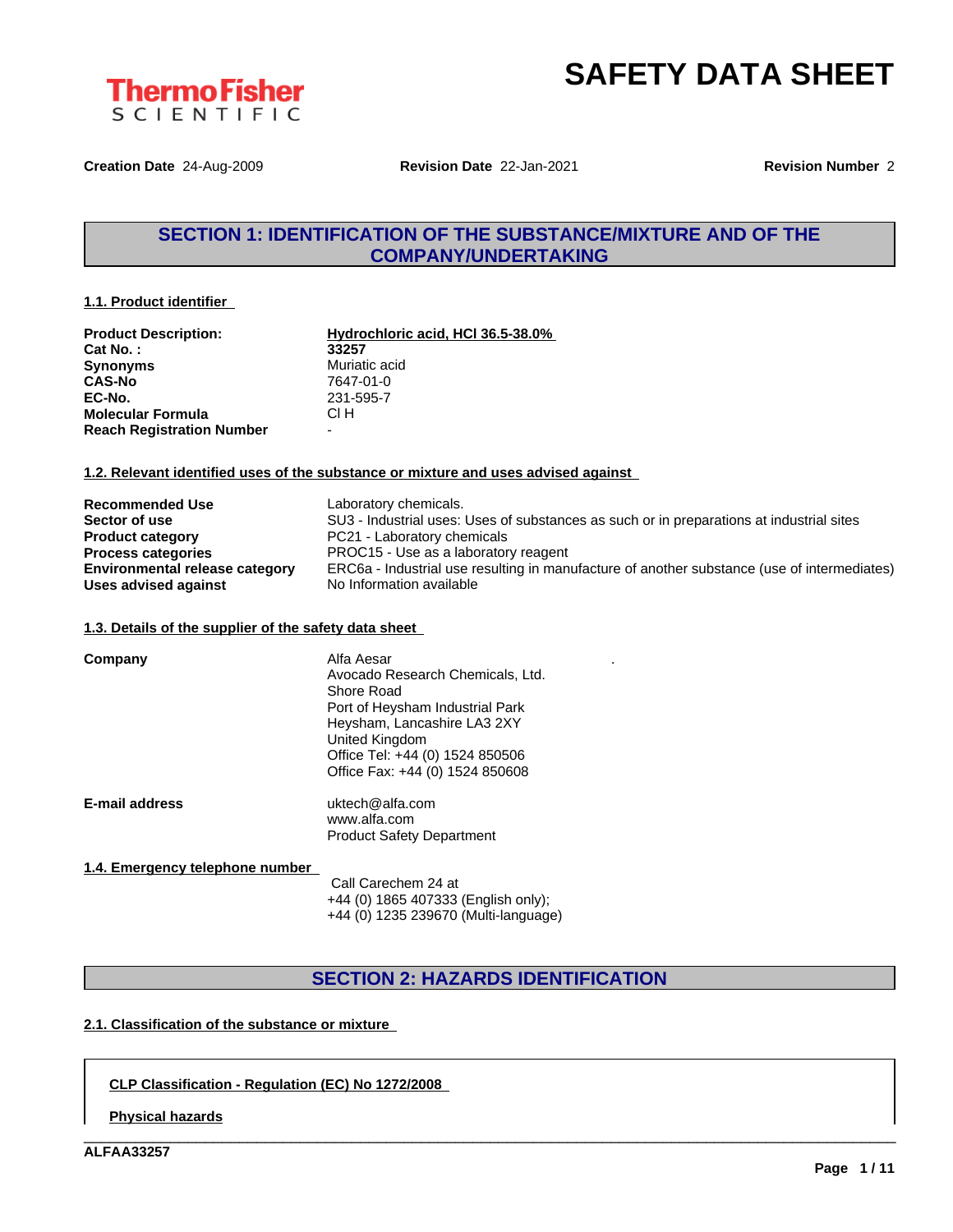# \_\_\_\_\_\_\_\_\_\_\_\_\_\_\_\_\_\_\_\_\_\_\_\_\_\_\_\_\_\_\_\_\_\_\_\_\_\_\_\_\_\_\_\_\_\_\_\_\_\_\_\_\_\_\_\_\_\_\_\_\_\_\_\_\_\_\_\_\_\_\_\_\_\_\_\_\_\_\_\_\_\_\_\_\_\_\_\_\_\_\_\_\_\_ **Hydrochloric acid, HCl 36.5-38.0% Revision Date** 22-Jan-2021

Substances/mixtures corrosive to metal Category 1 (H290)

#### **Health hazards**

Skin Corrosion/Irritation Category 1 B (H314) Serious Eye Damage/Eye Irritation **Category 1 (H318)** Category 1 (H318) Specific target organ toxicity - (single exposure) Category 3 (H335)

#### **Environmental hazards**

Based on available data, the classification criteria are not met

*Full text of Hazard Statements: see section 16*



**Signal Word Danger**

#### **Hazard Statements**

H290 - May be corrosive to metals

H314 - Causes severe skin burns and eye damage

H335 - May cause respiratory irritation

#### **Precautionary Statements**

P280 - Wear protective gloves/protective clothing/eye protection/face protection P304 + P340 - IF INHALED: Remove victim to fresh air and keep at rest in a position comfortable for breathing P305 + P351 + P338 - IF IN EYES: Rinse cautiously with water for several minutes. Remove contact lenses, if present and easy to do. Continue rinsing P310 - Immediately call a POISON CENTER or doctor/physician P303 + P361 + P353 - IF ON SKIN (or hair): Take off immediately all contaminated clothing. Rinse skin with water or shower

#### **2.3. Other hazards**

Toxic to terrestrial vertebrates

## **SECTION 3: COMPOSITION/INFORMATION ON INGREDIENTS**

#### **3.1. Substances**

| <b>Component</b>  | <b>CAS-No</b> | EC-No.    | Weight %  | CLP Classification - Regulation (EC) No  <br>1272/2008           |
|-------------------|---------------|-----------|-----------|------------------------------------------------------------------|
| Water             | 7732-18-5     | 231-791-2 | 65-70     |                                                                  |
| Hydrochloric acid | 7647-01-0     | 231-595-7 | $30 - 35$ | Met. Corr. 1 (H290)<br>Skin Corr. 1B (H314)<br>Eve Dam. 1 (H318) |

\_\_\_\_\_\_\_\_\_\_\_\_\_\_\_\_\_\_\_\_\_\_\_\_\_\_\_\_\_\_\_\_\_\_\_\_\_\_\_\_\_\_\_\_\_\_\_\_\_\_\_\_\_\_\_\_\_\_\_\_\_\_\_\_\_\_\_\_\_\_\_\_\_\_\_\_\_\_\_\_\_\_\_\_\_\_\_\_\_\_\_\_\_\_

**ALFAA33257**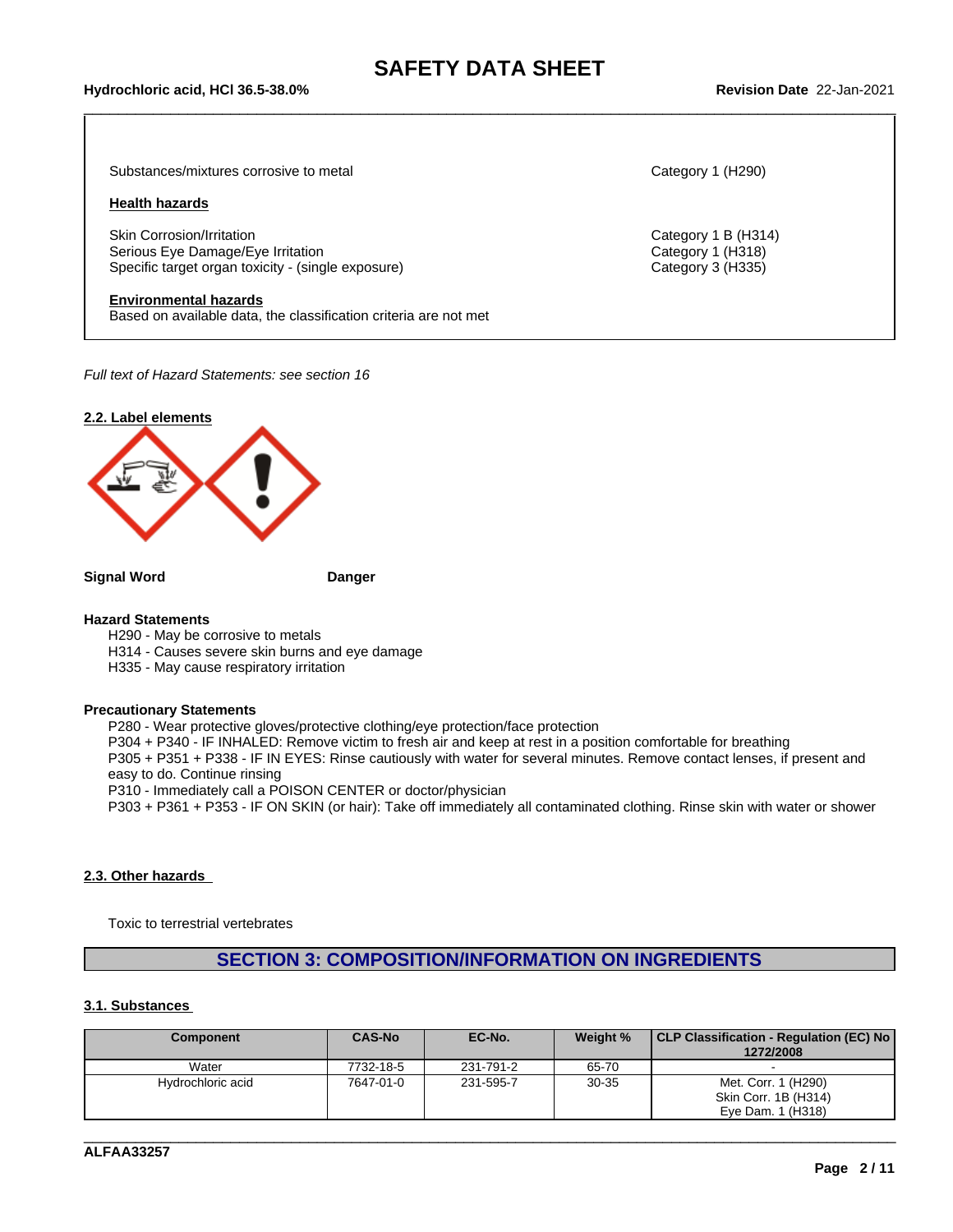# \_\_\_\_\_\_\_\_\_\_\_\_\_\_\_\_\_\_\_\_\_\_\_\_\_\_\_\_\_\_\_\_\_\_\_\_\_\_\_\_\_\_\_\_\_\_\_\_\_\_\_\_\_\_\_\_\_\_\_\_\_\_\_\_\_\_\_\_\_\_\_\_\_\_\_\_\_\_\_\_\_\_\_\_\_\_\_\_\_\_\_\_\_\_ **Hydrochloric acid, HCl 36.5-38.0% Revision Date** 22-Jan-2021

|  |  | $100 - 1$<br>- 25<br>¬കാാം |
|--|--|----------------------------|
|  |  |                            |

| <b>Component</b>  | <b>Specific concentration limits</b><br>(SCL's)                                                                                                | <b>M-Factor</b> | <b>Component notes</b> |
|-------------------|------------------------------------------------------------------------------------------------------------------------------------------------|-----------------|------------------------|
| Hydrochloric acid | Skin Corr. 1B: C>=25%<br>Skin Irrit. 2:: 10% <= C< 25%<br>Eye Irrit. 2:: 10% <= C < 25%<br>STOT SE $3::C = 10\%$<br>Met. Corr. 1:: $C = 0.1\%$ |                 |                        |

#### **Reach Registration Number** -

*Full text of Hazard Statements: see section 16*

# **SECTION 4: FIRST AID MEASURES**

#### **4.1. Description of first aid measures**

| <b>Eye Contact</b>                                               | Rinse immediately with plenty of water, also under the eyelids, for at least 15 minutes.<br>Immediate medical attention is required.                                                                                                                                                                                                    |
|------------------------------------------------------------------|-----------------------------------------------------------------------------------------------------------------------------------------------------------------------------------------------------------------------------------------------------------------------------------------------------------------------------------------|
| <b>Skin Contact</b>                                              | Wash off immediately with plenty of water for at least 15 minutes. Immediate medical<br>attention is required.                                                                                                                                                                                                                          |
| Ingestion                                                        | Do NOT induce vomiting. Call a physician or poison control center immediately.                                                                                                                                                                                                                                                          |
| <b>Inhalation</b>                                                | Remove to fresh air. If not breathing, give artificial respiration. Do not use mouth-to-mouth<br>method if victim ingested or inhaled the substance; give artificial respiration with the aid of a<br>pocket mask equipped with a one-way valve or other proper respiratory medical device.<br>Immediate medical attention is required. |
| Self-Protection of the First Aider                               | Ensure that medical personnel are aware of the material(s) involved, take precautions to<br>protect themselves and prevent spread of contamination.                                                                                                                                                                                     |
| 4.2. Most important symptoms and effects, both acute and delayed |                                                                                                                                                                                                                                                                                                                                         |
|                                                                  | Causes burns by all exposure routes. Ingestion causes severe swelling, severe damage to<br>the delicate tissue and danger of perforation                                                                                                                                                                                                |
|                                                                  |                                                                                                                                                                                                                                                                                                                                         |

### **4.3. Indication of any immediate medical attention and special treatment needed**

**Notes to Physician** Treat symptomatically.

# **SECTION 5: FIREFIGHTING MEASURES**

\_\_\_\_\_\_\_\_\_\_\_\_\_\_\_\_\_\_\_\_\_\_\_\_\_\_\_\_\_\_\_\_\_\_\_\_\_\_\_\_\_\_\_\_\_\_\_\_\_\_\_\_\_\_\_\_\_\_\_\_\_\_\_\_\_\_\_\_\_\_\_\_\_\_\_\_\_\_\_\_\_\_\_\_\_\_\_\_\_\_\_\_\_\_

### **5.1. Extinguishing media**

## **Suitable Extinguishing Media**

CO 2, dry chemical, dry sand, alcohol-resistant foam.

**Extinguishing media which must not be used for safety reasons** No information available.

#### **5.2. Special hazards arising from the substance or mixture**

Thermal decomposition can lead to release of irritating gases and vapors.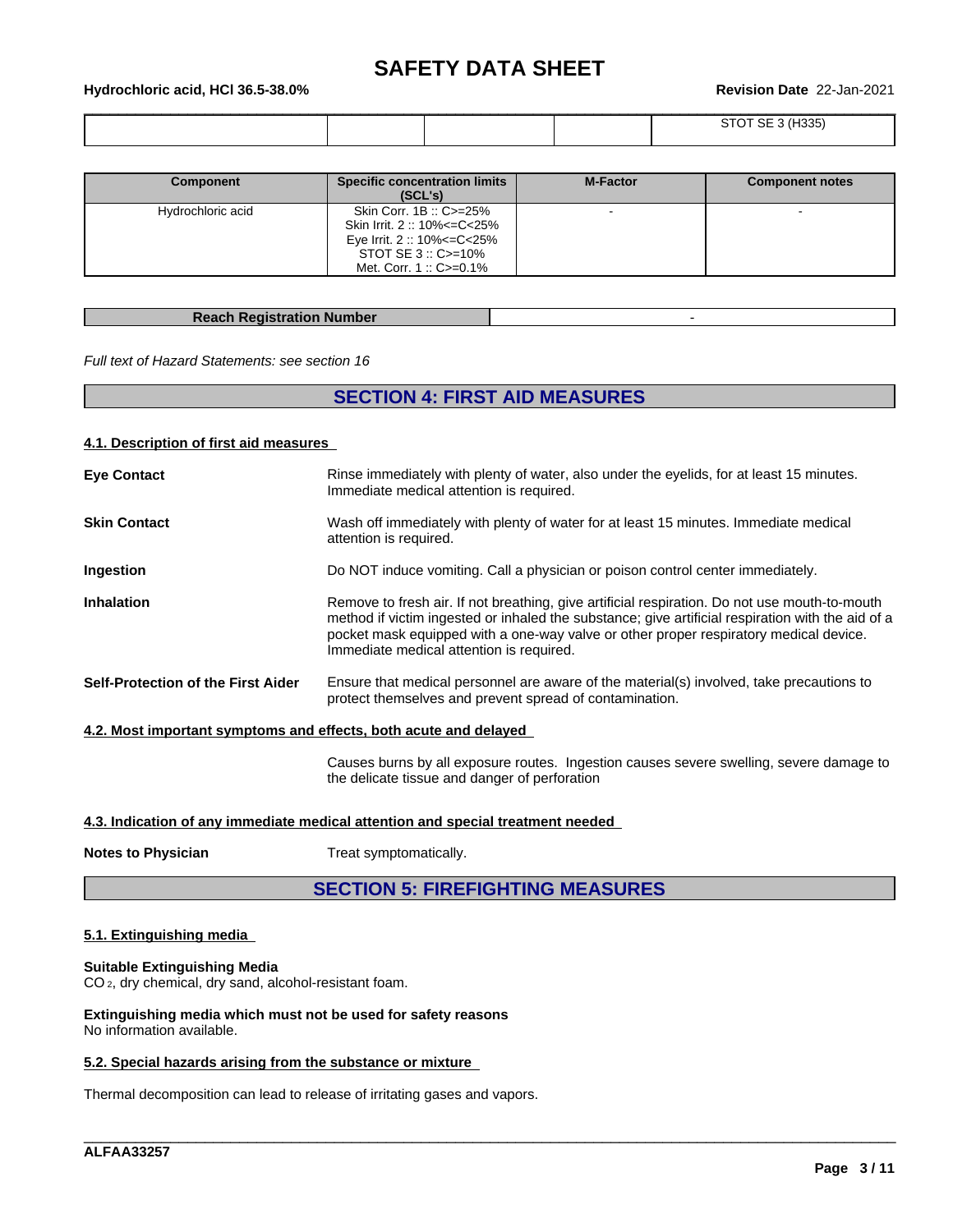#### **Hazardous Combustion Products**

Hydrogen chloride gas.

#### **5.3. Advice for firefighters**

As in any fire, wear self-contained breathing apparatus pressure-demand, MSHA/NIOSH (approved or equivalent) and full protective gear. Thermal decomposition can lead to release of irritating gases and vapors.

## **SECTION 6: ACCIDENTAL RELEASE MEASURES**

#### **6.1. Personal precautions, protective equipment and emergency procedures**

Ensure adequate ventilation. Use personal protective equipment as required. Keep people away from and upwind of spill/leak. Evacuate personnel to safe areas.

#### **6.2. Environmental precautions**

Should not be released into the environment. See Section 12 for additional Ecological Information.

#### **6.3. Methods and material for containment and cleaning up**

Soak up with inert absorbent material. Keep in suitable, closed containers for disposal.

#### **6.4. Reference to other sections**

Refer to protective measures listed in Sections 8 and 13.

## **SECTION 7: HANDLING AND STORAGE**

#### **7.1. Precautions for safe handling**

Wear personal protective equipment/face protection. Do not get in eyes, on skin, or on clothing. Do not breathe mist/vapors/spray. Do not ingest. If swallowed then seek immediate medical assistance.

#### **Hygiene Measures**

Handle in accordance with good industrial hygiene and safety practice. Keep away from food, drink and animal feeding stuffs. Do not eat, drink or smoke when using this product. Remove and wash contaminated clothing and gloves, including the inside, before re-use. Wash hands before breaks and after work.

#### **7.2. Conditions for safe storage, including any incompatibilities**

Keep containers tightly closed in a dry, cool and well-ventilated place. Keep only in the original container. Corrosives area.

#### **Technical Rules for Hazardous Substances (TRGS) 510 Storage Class (LGK) (Germany)** Class 8B

#### **7.3. Specific end use(s)**

Use in laboratories

## **SECTION 8: EXPOSURE CONTROLS/PERSONAL PROTECTION**

#### **8.1. Control parameters**

#### **Exposure limits**

List source(s): **EU** - Commission Directive (EU) 2019/1831 of 24 October 2019 establishing a fifth list ofindicative occupational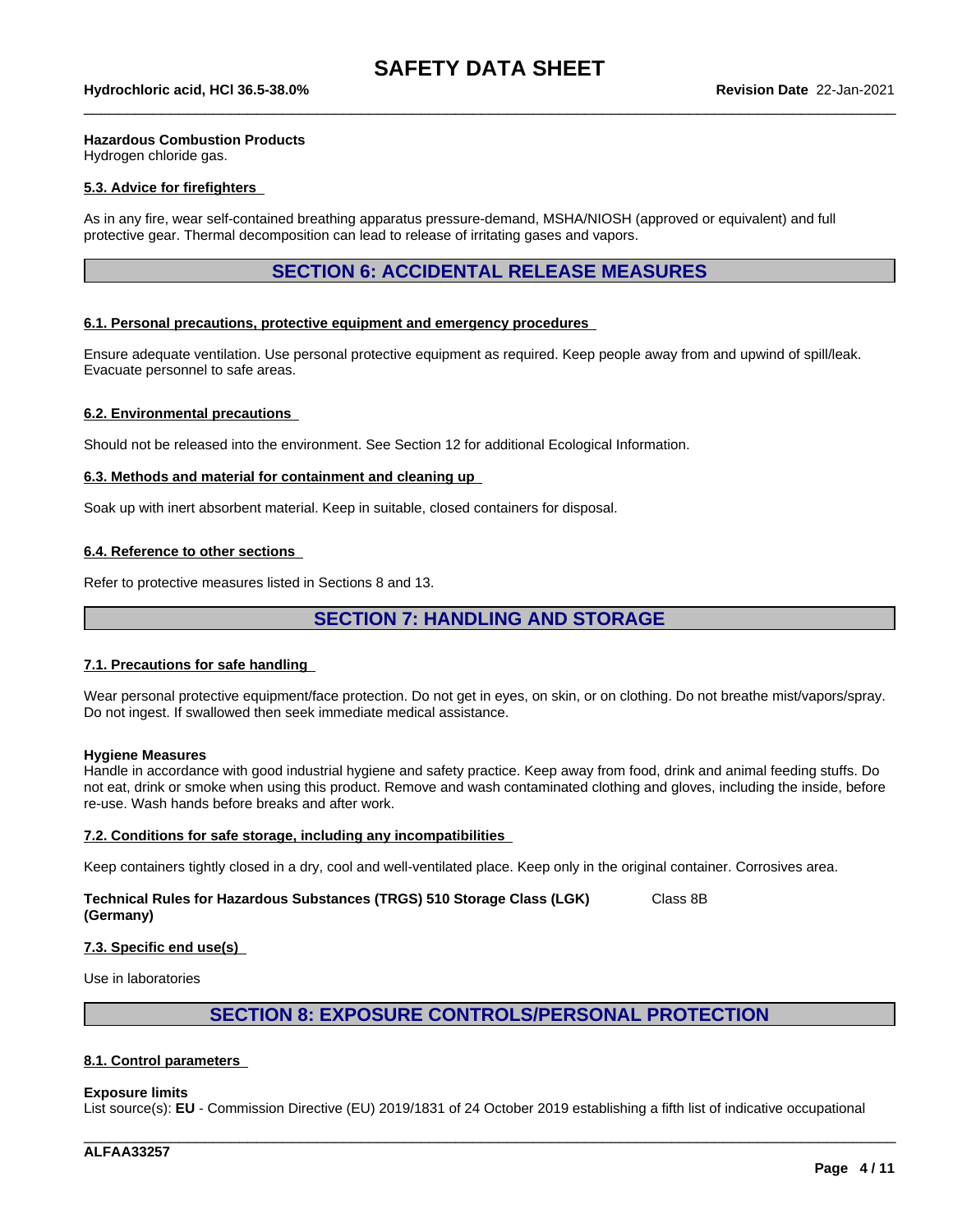# \_\_\_\_\_\_\_\_\_\_\_\_\_\_\_\_\_\_\_\_\_\_\_\_\_\_\_\_\_\_\_\_\_\_\_\_\_\_\_\_\_\_\_\_\_\_\_\_\_\_\_\_\_\_\_\_\_\_\_\_\_\_\_\_\_\_\_\_\_\_\_\_\_\_\_\_\_\_\_\_\_\_\_\_\_\_\_\_\_\_\_\_\_\_ **Hydrochloric acid, HCl 36.5-38.0% Revision Date** 22-Jan-2021

exposure limit values pursuant to Council Directive 98/24/EC and amending Commission Directive 2000/39/EC UK - EH40/2005 Work Exposure Limits, Third edition. Published 2018. **IRE -** 2018 Code of Practice for the Chemical Agents Regulations, Schedule 1. Published by the Health and Safety Authority

| Component         | The United Kingdom               | <b>European Union</b>                | Ireland                                    |
|-------------------|----------------------------------|--------------------------------------|--------------------------------------------|
| Hydrochloric acid | STEL: 5 ppm 15 min               | TWA: $5$ ppm $8$ hr                  | TWA: $8 \text{ mg/m}^3$ $8 \text{ hr}$ . F |
|                   | STEL: 8 mg/m <sup>3</sup> 15 min | TWA: $8 \text{ mg/m}^3 8 \text{ hr}$ | TWA: $5$ ppm $8$ hr.                       |
|                   | TWA: 1 ppm 8 hr                  | STEL: 10 ppm 15 min                  | STEL: 10 ppm 15 min                        |
|                   | TWA: 2 mg/m $3$ 8 hr             | STEL: 15 ma/m <sup>3</sup> 15 min    | STEL: $15 \text{ ma/m}^3$ 15 min           |

#### **Biological limit values**

This product, as supplied, does not contain any hazardous materials with biological limits established by the region specific regulatory bodies

#### **Monitoring methods**

BS EN 14042:2003 Title Identifier: Workplace atmospheres. Guide for the application and use of procedures for the assessment of exposure to chemical and biological agents.

#### **Derived No Effect Level (DNEL)** No information available

| Route of exposure | Acute effects (local) | <b>Acute effects</b><br>(systemic) | <b>Chronic effects</b><br>(local) | <b>Chronic effects</b><br>(systemic) |
|-------------------|-----------------------|------------------------------------|-----------------------------------|--------------------------------------|
| Oral              |                       |                                    |                                   |                                      |
| Dermal            |                       |                                    |                                   |                                      |
| <b>Inhalation</b> |                       |                                    |                                   |                                      |

**Predicted No Effect Concentration** Predicted No Effect Concentration (PNEC). **(PNEC)**

| Fresh water         | $0.036$ mg/l     |
|---------------------|------------------|
| <b>Marine water</b> | $0.036$ mg/l     |
| Soil (Agriculture)  | $0.036$ mg/kg dw |

#### **8.2. Exposure controls**

#### **Engineering Measures**

Ensure that eyewash stations and safety showers are close to the workstation location.

Wherever possible, engineering control measures such as the isolation or enclosure of the process, the introduction of process or equipment changes to minimise release or contact, and the use of properly designed ventilation systems, should be adopted to control hazardous materials at source

| Personal protective equipment<br><b>Eye Protection</b> |                          | Goggles (European standard - EN 166) |                    |                                                                          |
|--------------------------------------------------------|--------------------------|--------------------------------------|--------------------|--------------------------------------------------------------------------|
| <b>Hand Protection</b>                                 |                          | Protective gloves                    |                    |                                                                          |
| Glove material                                         | <b>Breakthrough time</b> | <b>Glove thickness</b>               | <b>EU standard</b> | Glove comments                                                           |
| Butyl rubber                                           | > 480 minutes            | $0.20$ mm                            | Level 6            | As tested under EN374-3 Determination of                                 |
| Neoprene                                               | >480 minutes             | $0.35$ mm                            | EN 374             | Resistance to Permeation by Chemicals                                    |
| Nitrile rubber                                         | > 480 minutes            | $0.45$ mm                            |                    |                                                                          |
| PVC.                                                   | >480 minutes             | $0.18$ mm                            |                    |                                                                          |
| Viton $(R)$                                            | > 480 minutes            | $0.30$ mm                            |                    |                                                                          |
| Skin and body protection                               |                          |                                      |                    | Wear appropriate protective gloves and clothing to prevent skin exposure |

Inspect gloves before use.

Please observe the instructions regarding permeability and breakthrough time which are provided by the supplier of the gloves. (Refer to manufacturer/supplier for information)

Ensure gloves are suitable for the task: Chemical compatability, Dexterity, Operational conditions, User susceptibility, e.g. sensitisation effects, also take into consideration the specific local conditions under which the product is used, such as the danger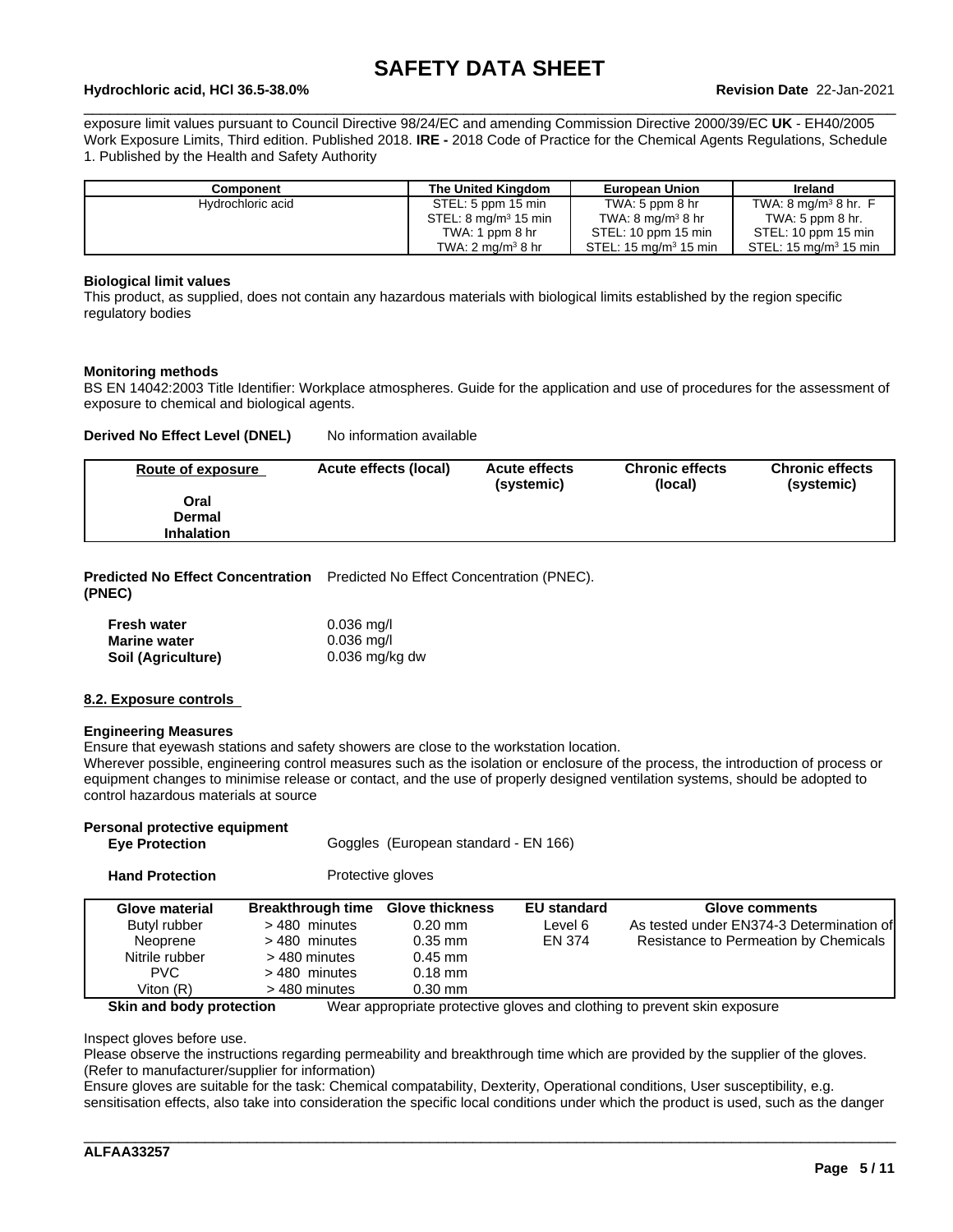## of cuts, abrasion.

Remove gloves with care avoiding skin contamination.

| <b>Respiratory Protection</b>          | When workers are facing concentrations above the exposure limit they must use<br>appropriate certified respirators.<br>To protect the wearer, respiratory protective equipment must be the correct fit and be used<br>and maintained properly                                                                                     |
|----------------------------------------|-----------------------------------------------------------------------------------------------------------------------------------------------------------------------------------------------------------------------------------------------------------------------------------------------------------------------------------|
| Large scale/emergency use              | Use a NIOSH/MSHA or European Standard EN 136 approved respirator if exposure limits<br>are exceeded or if irritation or other symptoms are experienced<br>Recommended Filter type: Acid gases filter Type E Yellow or Particulates filter<br>conforming to EN 143                                                                 |
| Small scale/Laboratory use             | Use a NIOSH/MSHA or European Standard EN 149:2001 approved respirator if exposure<br>limits are exceeded or if irritation or other symptoms are experienced.<br><b>Recommended half mask:-</b> Valve filtering: EN405; or; Half mask: EN140; plus filter, EN<br>141<br>When RPE is used a face piece Fit Test should be conducted |
| <b>Environmental exposure controls</b> | No information available.                                                                                                                                                                                                                                                                                                         |

# **SECTION 9: PHYSICAL AND CHEMICAL PROPERTIES**

#### **9.1. Information on basic physical and chemical properties**

| <b>Physical State</b>                          | Liquid                   |                                          |
|------------------------------------------------|--------------------------|------------------------------------------|
| Appearance                                     | Colorless                |                                          |
| Odor                                           | pungent                  |                                          |
| <b>Odor Threshold</b>                          | No data available        |                                          |
| <b>Melting Point/Range</b>                     | $-35$ °C / $-31$ °F      |                                          |
| <b>Softening Point</b>                         | No data available        |                                          |
| <b>Boiling Point/Range</b>                     | 57 °C / 134.6 °F         | @ 760 mmHg                               |
| <b>Flammability (liquid)</b>                   | No data available        |                                          |
| <b>Flammability (solid,gas)</b>                | Not applicable           | Liquid                                   |
| <b>Explosion Limits</b>                        | No data available        |                                          |
| <b>Flash Point</b>                             | No information available | <b>Method -</b> No information available |
| <b>Autoignition Temperature</b>                | No data available        |                                          |
| <b>Decomposition Temperature</b>               | 1782 °C                  |                                          |
| рH                                             | $<$ 1                    |                                          |
| <b>Viscosity</b>                               | 1.9 mPa.s at 15 °C       |                                          |
| <b>Water Solubility</b>                        | Miscible                 |                                          |
| Solubility in other solvents                   | No information available |                                          |
| <b>Partition Coefficient (n-octanol/water)</b> |                          |                                          |
| <b>Vapor Pressure</b>                          | 125 mbar @ 20 °C         |                                          |
| Density / Specific Gravity                     | 1.16                     |                                          |
| <b>Bulk Density</b>                            | Not applicable           | Liquid                                   |
| <b>Vapor Density</b>                           | 1.26                     | $(Air = 1.0)$                            |
| <b>Particle characteristics</b>                | Not applicable (liquid)  |                                          |
| 9.2. Other information                         |                          |                                          |
| <b>Molecular Formula</b>                       | CI H                     |                                          |

# **Molecular Weight** 36.45 **Evaporation Rate** > 1.00

# **SECTION 10: STABILITY AND REACTIVITY**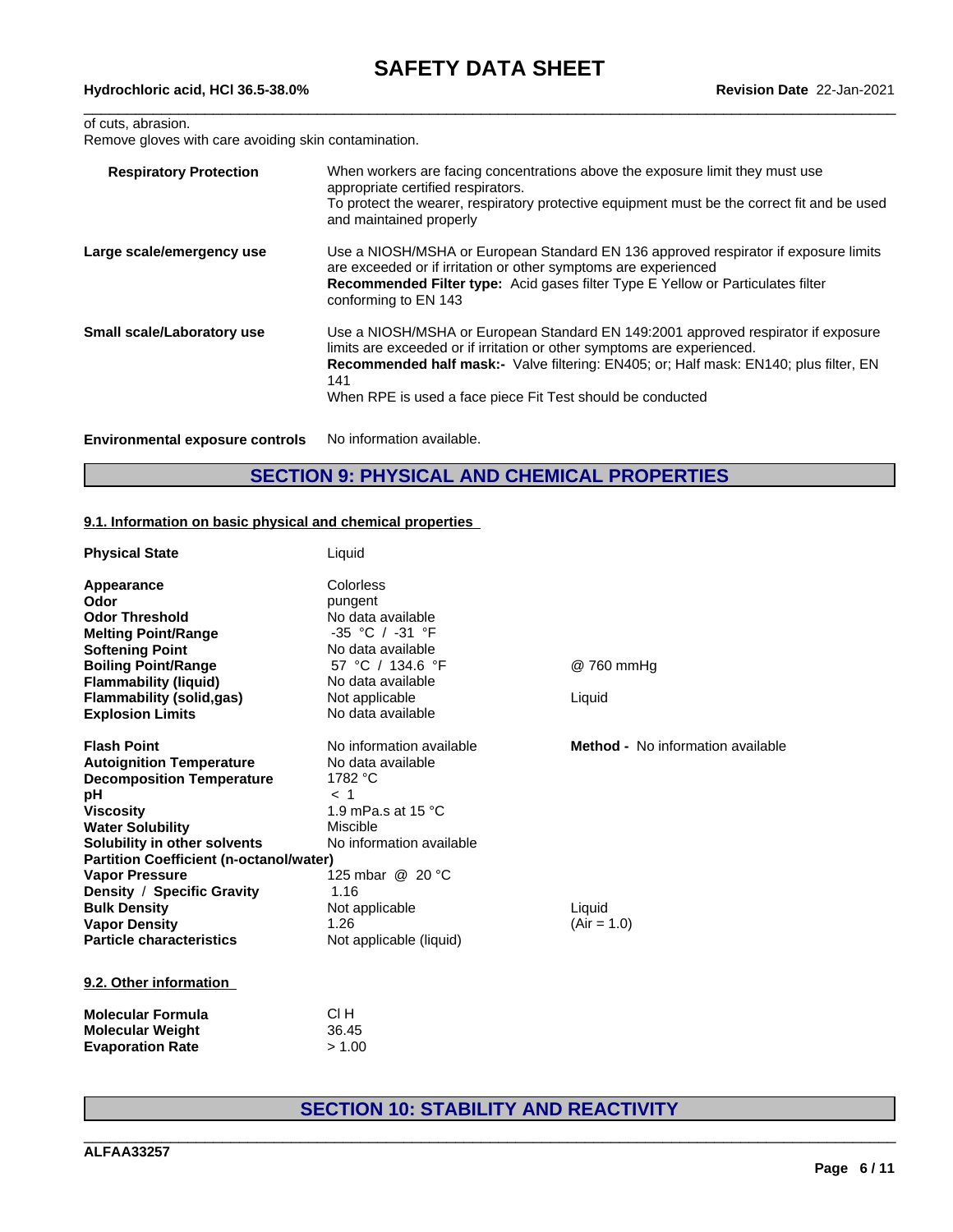| 10.1. Reactivity                                              | None known, based on information available                                |
|---------------------------------------------------------------|---------------------------------------------------------------------------|
| 10.2. Chemical stability                                      | Stable under normal conditions.                                           |
| 10.3. Possibility of hazardous reactions                      |                                                                           |
| <b>Hazardous Polymerization</b><br><b>Hazardous Reactions</b> | Hazardous polymerization does not occur.<br>None under normal processing. |
| 10.4. Conditions to avoid                                     | Incompatible products. Excess heat.                                       |
| 10.5. Incompatible materials                                  | Strong oxidizing agents. Reducing Agent. Bases. Metals.                   |

## **10.6. Hazardous decomposition products**

Hydrogen chloride gas.

## **SECTION 11: TOXICOLOGICAL INFORMATION**

#### **11.1. Information on hazard classes as defined in Regulation (EC) No 1272/2008**

#### **Product Information**

**(a) acute toxicity;**

| Oral              | Based on avai |
|-------------------|---------------|
| Dermal            | Based on avai |
| <b>Inhalation</b> | Based on avai |

lable data, the classification criteria are not met lable data, the classification criteria are not met lable data, the classification criteria are not met

\_\_\_\_\_\_\_\_\_\_\_\_\_\_\_\_\_\_\_\_\_\_\_\_\_\_\_\_\_\_\_\_\_\_\_\_\_\_\_\_\_\_\_\_\_\_\_\_\_\_\_\_\_\_\_\_\_\_\_\_\_\_\_\_\_\_\_\_\_\_\_\_\_\_\_\_\_\_\_\_\_\_\_\_\_\_\_\_\_\_\_\_\_\_

#### **Toxicology data for the components**

| Component         | LD50 Oral                             | ∟D50 Dermal         | <b>LC50 Inhalation</b>             |
|-------------------|---------------------------------------|---------------------|------------------------------------|
| Water             |                                       |                     |                                    |
| Hydrochloric acid | Rat<br>238 - 277<br>' mg/kg<br>$-277$ | 5010 mg/kg (Rabbit) | Rat)<br>$.68 \text{ mg/L}$<br>1 L. |

| (b) skin corrosion/irritation; | Category 1 B |  |
|--------------------------------|--------------|--|
|--------------------------------|--------------|--|

**(c) serious eye damage/irritation;** Category 1

**(d) respiratory or skin sensitization;**

| <b>Respiratory</b><br><b>Skin</b> | Based on available data, the classification criteria are not met<br>Based on available data, the classification criteria are not met |
|-----------------------------------|--------------------------------------------------------------------------------------------------------------------------------------|
| (e) germ cell mutagenicity;       | Based on available data, the classification criteria are not met                                                                     |
| (f) carcinogenicity;              | Based on available data, the classification criteria are not met<br>There are no known carcinogenic chemicals in this product        |
| (q) reproductive toxicity;        | Based on available data, the classification criteria are not met                                                                     |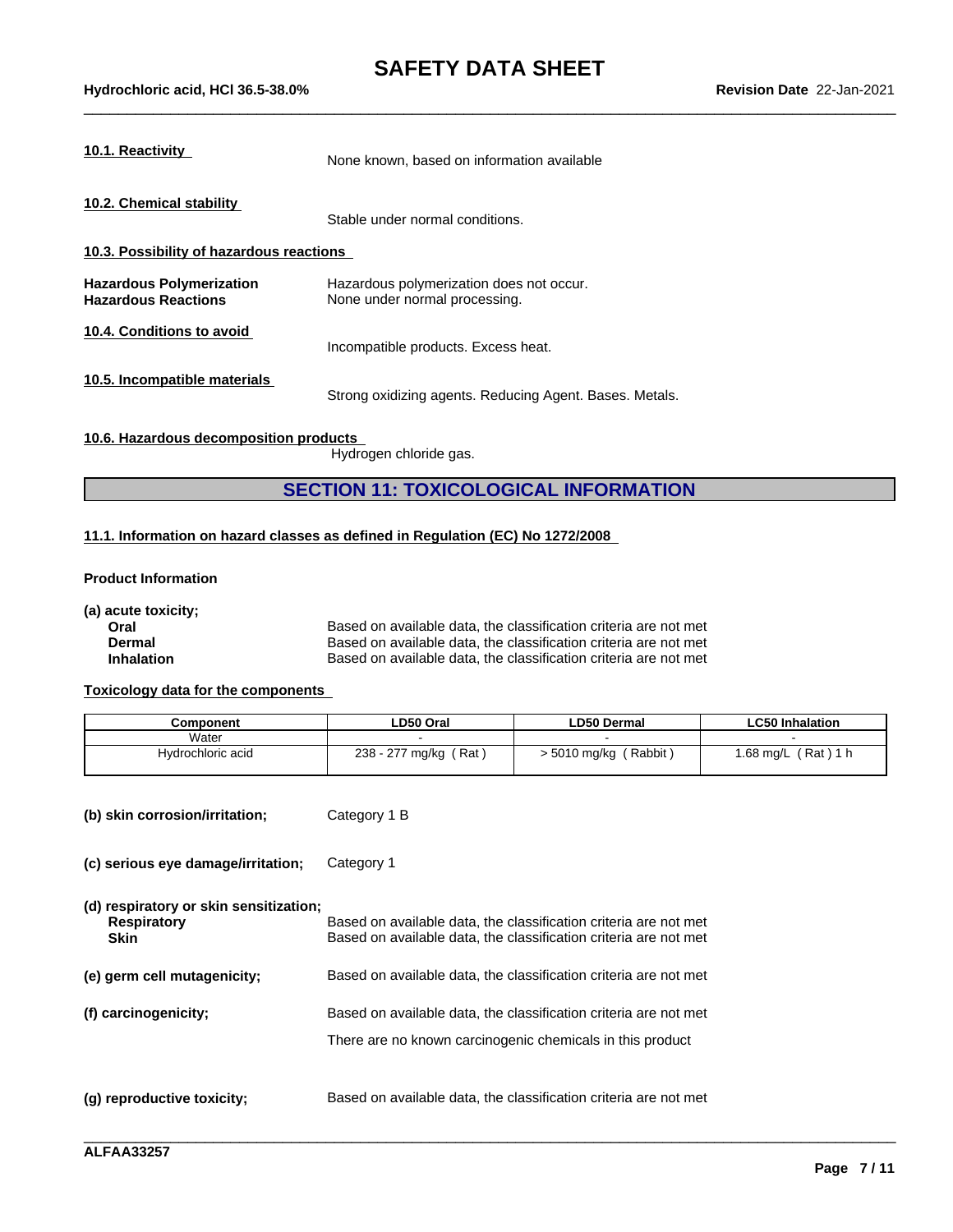# **SAFETY DATA SHEET**<br>Revision Date 22-Jan-2021

| 5-38.0%<br>Hvdrochloric<br>36.5<br><b>HCI</b><br>↑ acid. . | <u>2</u> 2-Jan-2021<br>$\sim$<br><b>Revision</b><br>Date |
|------------------------------------------------------------|----------------------------------------------------------|
|                                                            |                                                          |

| (h) STOT-single exposure;      | Category 3                                                                                                                                     |
|--------------------------------|------------------------------------------------------------------------------------------------------------------------------------------------|
| <b>Results / Target organs</b> | Respiratory system.                                                                                                                            |
| (i) STOT-repeated exposure;    | Based on available data, the classification criteria are not met                                                                               |
| <b>Target Organs</b>           | None known.                                                                                                                                    |
| (j) aspiration hazard;         | Based on available data, the classification criteria are not met                                                                               |
| delayed                        | <b>Symptoms / effects, both acute and</b> Ingestion causes severe swelling, severe damage to the delicate tissue and danger of<br>perforation. |

### **11.2. Information on other hazards**

**Endocrine Disrupting Properties** Assess endocrine disrupting properties for human health. This product does not contain any known or suspected endocrine disruptors.

# **SECTION 12: ECOLOGICAL INFORMATION**

# **12.1. Toxicity**

Do not empty into drains. .

| Component         | <b>Freshwater Fish</b>       | <b>Water Flea</b>       | Freshwater Algae |
|-------------------|------------------------------|-------------------------|------------------|
| Hvdrochloric acid | 282 mg/L LC50 96 h Gambusia  | 56mg/L EC50 72h Daphnia |                  |
|                   | affinis                      |                         |                  |
|                   | ma/L LC50 48 h Leucscus idus |                         |                  |

| .<br>Λm             | ---<br>- MIC | M·<br>.<br>асто |
|---------------------|--------------|-----------------|
| Hv<br>acıc<br>uoric |              |                 |

| 12.2. Persistence and degradability<br><b>Persistence</b>                                              | Persistence is unlikely, based on information available.                                                                                |
|--------------------------------------------------------------------------------------------------------|-----------------------------------------------------------------------------------------------------------------------------------------|
| 12.3. Bioaccumulative potential                                                                        | Bioaccumulation is unlikely                                                                                                             |
| 12.4. Mobility in soil                                                                                 | The product is water soluble, and may spread in water systems. Will likely be mobile in the<br>environment due to its water solubility. |
| 12.5. Results of PBT and vPvB<br>assessment                                                            | No data available for assessment.                                                                                                       |
| 12.6. Endocrine disrupting<br>properties<br><b>Endocrine Disruptor Information</b>                     | This product does not contain any known or suspected endocrine disruptors                                                               |
| 12.7. Other adverse effects<br><b>Persistent Organic Pollutant</b><br><b>Ozone Depletion Potential</b> | This product does not contain any known or suspected substance<br>This product does not contain any known or suspected substance        |
|                                                                                                        | <b>SECTION 13: DISPOSAL CONSIDERATIONS</b>                                                                                              |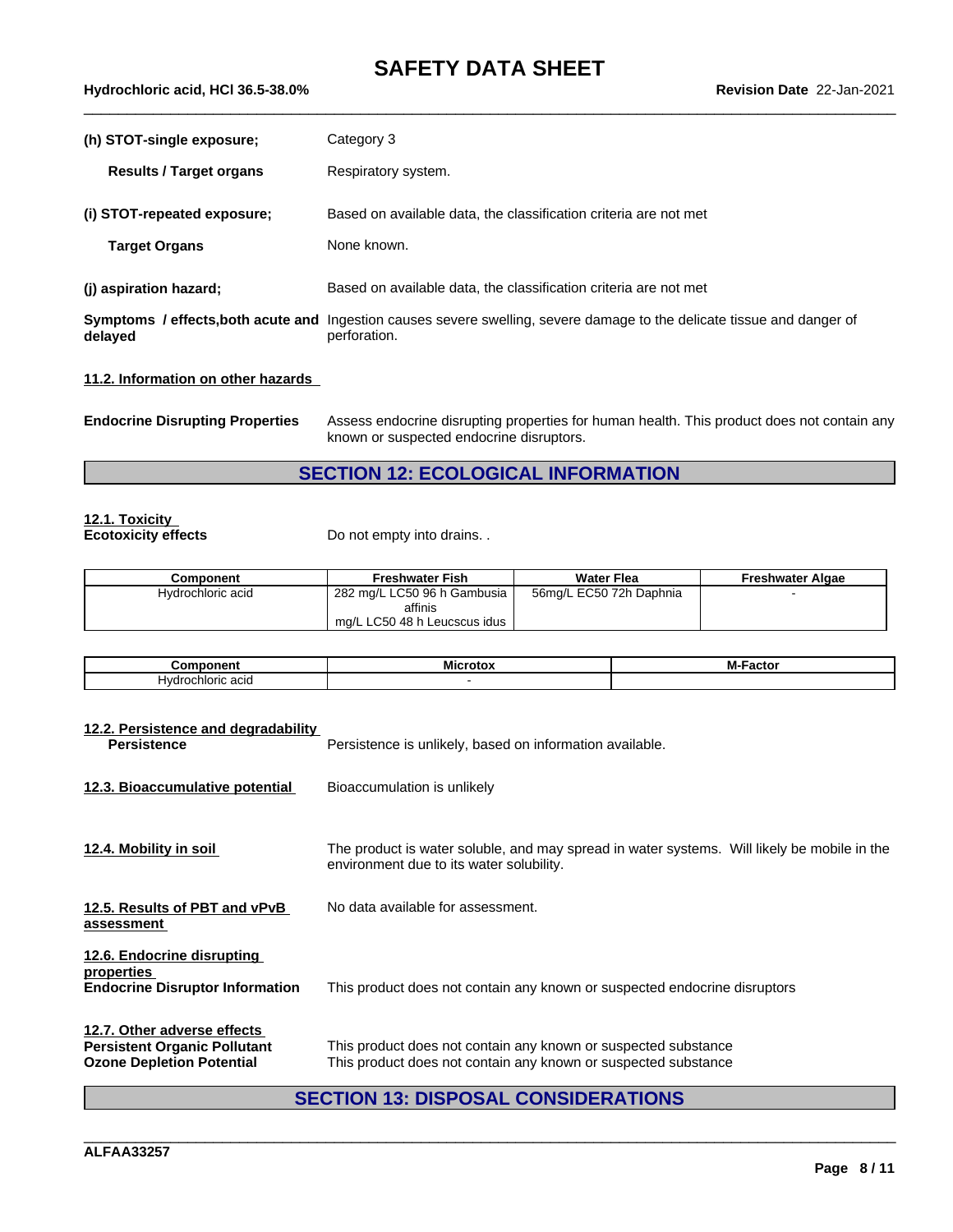#### **13.1. Waste treatment methods**

| <b>Waste from Residues/Unused</b><br><b>Products</b> | Waste is classified as hazardous. Dispose of in accordance with the European Directives<br>on waste and hazardous waste. Dispose of in accordance with local regulations.                                                                                                                |
|------------------------------------------------------|------------------------------------------------------------------------------------------------------------------------------------------------------------------------------------------------------------------------------------------------------------------------------------------|
| <b>Contaminated Packaging</b>                        | Dispose of this container to hazardous or special waste collection point.                                                                                                                                                                                                                |
| European Waste Catalogue (EWC)                       | According to the European Waste Catalog, Waste Codes are not product specific, but<br>application specific.                                                                                                                                                                              |
| <b>Other Information</b>                             | Waste codes should be assigned by the user based on the application for which the product<br>was used. Do not empty into drains. Do not flush to sewer. Large amounts will affect pH<br>and harm aquatic organisms. Solutions with low pH-value must be neutralized before<br>discharge. |

# **SECTION 14: TRANSPORT INFORMATION**

#### **IMDG/IMO**

| 14.1. UN number<br>14.2. UN proper shipping name<br>14.3. Transport hazard class(es)<br>14.4. Packing group | <b>UN1789</b><br>Hydrochloric acid<br>8<br>$\Pi$ |
|-------------------------------------------------------------------------------------------------------------|--------------------------------------------------|
| <b>ADR</b>                                                                                                  |                                                  |
| 14.1. UN number<br>14.2. UN proper shipping name<br>14.3. Transport hazard class(es)<br>14.4. Packing group | <b>UN1789</b><br>Hydrochloric acid<br>8<br>H     |
| IATA                                                                                                        |                                                  |
| 14.1. UN number<br>14.2. UN proper shipping name<br>14.3. Transport hazard class(es)<br>14.4. Packing group | <b>UN1789</b><br>Hydrochloric acid<br>8<br>H     |
| 14.5. Environmental hazards                                                                                 | No hazards identified                            |
| 14.6. Special precautions for user                                                                          | No special precautions required                  |
| 14.7. Maritime transport in bulk<br>according to IMO instruments                                            | Not applicable, packaged goods                   |

# **SECTION 15: REGULATORY INFORMATION**

#### **15.1. Safety, health and environmental regulations/legislation specific for the substance or mixture**

#### **International Inventories**

X = listed, Europe (EINECS/ELINCS/NLP), U.S.A. (TSCA), Canada (DSL/NDSL), Philippines (PICCS), China (IECSC), Japan (ENCS), Australia (AICS), Korea (ECL).

| <b>Component</b>  | <b>EINECS</b> | <b>ELINCS</b> | <b>NLP</b> | <b>TSCA</b> | <b>DSL</b> | <b>NDSL</b> | <b>PICCS</b> | <b>ENCS</b> | <b>IECSC</b> | <b>AICS</b>          | <b>KECL</b> |
|-------------------|---------------|---------------|------------|-------------|------------|-------------|--------------|-------------|--------------|----------------------|-------------|
| Water             | 231-791-2     |               |            | v           |            |             |              | $\lambda$   |              | $\cdot$<br>$\lambda$ | KE-3540     |
|                   |               |               |            |             |            |             |              |             |              |                      |             |
| Hydrochloric acid | 231-595-7     |               |            | $\lambda$   | $\lambda$  |             |              | $\lambda$   |              | $\lambda$            | KE-2018     |
|                   |               |               |            |             |            |             |              |             |              |                      |             |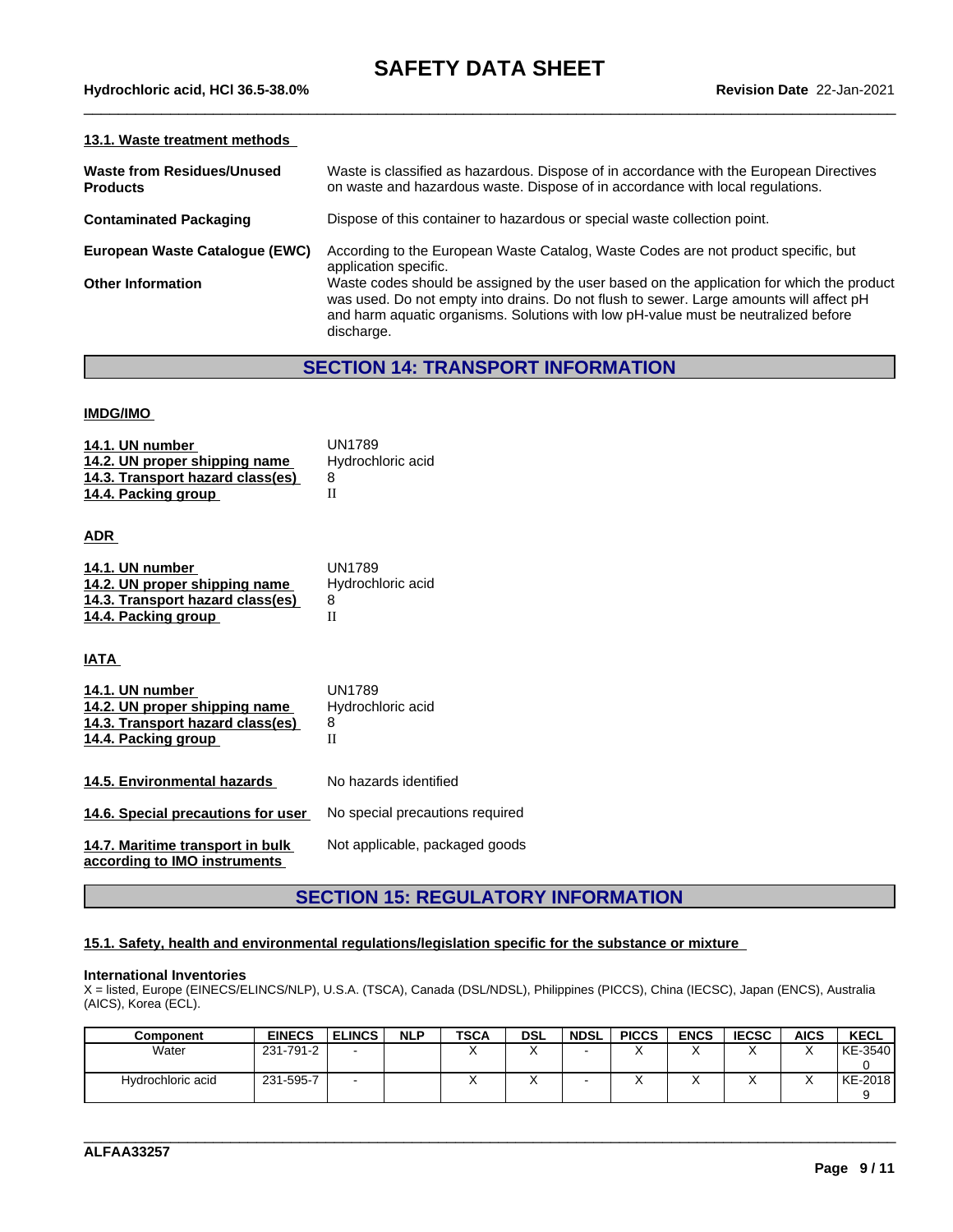# \_\_\_\_\_\_\_\_\_\_\_\_\_\_\_\_\_\_\_\_\_\_\_\_\_\_\_\_\_\_\_\_\_\_\_\_\_\_\_\_\_\_\_\_\_\_\_\_\_\_\_\_\_\_\_\_\_\_\_\_\_\_\_\_\_\_\_\_\_\_\_\_\_\_\_\_\_\_\_\_\_\_\_\_\_\_\_\_\_\_\_\_\_\_ **Hydrochloric acid, HCl 36.5-38.0% Revision Date** 22-Jan-2021

| Component         | Seveso III Directive (2012/18/EC) - Qualifying<br><b>Quantities for Maior Accident Notification</b> | Seveso III Directive (2012/18/EC) - Qualifying Quantities  <br>for Safety Report Requirements |
|-------------------|-----------------------------------------------------------------------------------------------------|-----------------------------------------------------------------------------------------------|
| Hydrochloric acid | 25 tonne                                                                                            | 250 tonne                                                                                     |

## Regulation (EC) No 649/2012 of the European Parliament and of the Council of 4 July 2012 concerning the export and **import of dangerous chemicals**

Not applicable

#### **National Regulations**

**WGK Classification** See table for values

| `omnonent                                | <br>Water<br>'VwVw'<br>Germany<br>Classification<br>vv v | _uft<br><b>Class</b><br>Germany<br>гΔ. |
|------------------------------------------|----------------------------------------------------------|----------------------------------------|
| 000<br>urochlorie -<br>Hvdr<br>. iu aulu | <b>WGK1</b>                                              |                                        |

**UK** - Take note of Control of Substances Hazardous to Health Regulations (COSHH) 2002 and 2005 Amendment

#### **15.2. Chemical safety assessment**

Chemical Safety Assessment/Reports (CSA/CSR) are not required for mixtures

## **SECTION 16: OTHER INFORMATION**

#### **Full text of H-Statements referred to undersections 2 and 3**

H290 - May be corrosive to metals

H314 - Causes severe skin burns and eye damage

H318 - Causes serious eye damage

H335 - May cause respiratory irritation

#### **Legend**

| <b>CAS</b> - Chemical Abstracts Service                                                                                                                                                                                                                                                                                                                                                                                                                                                          | <b>TSCA</b> - United States Toxic Substances Control Act Section 8(b)                                                                                                                                                                                                               |
|--------------------------------------------------------------------------------------------------------------------------------------------------------------------------------------------------------------------------------------------------------------------------------------------------------------------------------------------------------------------------------------------------------------------------------------------------------------------------------------------------|-------------------------------------------------------------------------------------------------------------------------------------------------------------------------------------------------------------------------------------------------------------------------------------|
| <b>EINECS/ELINCS</b> - European Inventory of Existing Commercial Chemical DSL/NDSL - Canadian Domestic Substances List/Non-Domestic                                                                                                                                                                                                                                                                                                                                                              | Inventory                                                                                                                                                                                                                                                                           |
| Substances/EU List of Notified Chemical Substances                                                                                                                                                                                                                                                                                                                                                                                                                                               | Substances List                                                                                                                                                                                                                                                                     |
| <b>PICCS</b> - Philippines Inventory of Chemicals and Chemical Substances                                                                                                                                                                                                                                                                                                                                                                                                                        | <b>ENCS</b> - Japanese Existing and New Chemical Substances                                                                                                                                                                                                                         |
| <b>IECSC</b> - Chinese Inventory of Existing Chemical Substances                                                                                                                                                                                                                                                                                                                                                                                                                                 | <b>AICS</b> - Australian Inventory of Chemical Substances                                                                                                                                                                                                                           |
| <b>KECL</b> - Korean Existing and Evaluated Chemical Substances                                                                                                                                                                                                                                                                                                                                                                                                                                  | NZIoC - New Zealand Inventory of Chemicals                                                                                                                                                                                                                                          |
| <b>WEL</b> - Workplace Exposure Limit                                                                                                                                                                                                                                                                                                                                                                                                                                                            | <b>TWA</b> - Time Weighted Average                                                                                                                                                                                                                                                  |
| <b>ACGIH</b> - American Conference of Governmental Industrial Hygienists                                                                                                                                                                                                                                                                                                                                                                                                                         | <b>IARC</b> - International Agency for Research on Cancer                                                                                                                                                                                                                           |
| <b>DNEL</b> - Derived No Effect Level                                                                                                                                                                                                                                                                                                                                                                                                                                                            | Predicted No Effect Concentration (PNEC)                                                                                                                                                                                                                                            |
| <b>RPE</b> - Respiratory Protective Equipment                                                                                                                                                                                                                                                                                                                                                                                                                                                    | LD50 - Lethal Dose 50%                                                                                                                                                                                                                                                              |
| <b>LC50</b> - Lethal Concentration 50%                                                                                                                                                                                                                                                                                                                                                                                                                                                           | <b>EC50</b> - Effective Concentration 50%                                                                                                                                                                                                                                           |
| <b>NOEC</b> - No Observed Effect Concentration                                                                                                                                                                                                                                                                                                                                                                                                                                                   | <b>POW</b> - Partition coefficient Octanol: Water                                                                                                                                                                                                                                   |
| PBT - Persistent, Bioaccumulative, Toxic                                                                                                                                                                                                                                                                                                                                                                                                                                                         | vPvB - very Persistent, very Bioaccumulative                                                                                                                                                                                                                                        |
| ADR - European Agreement Concerning the International Carriage of<br>Dangerous Goods by Road<br><b>IMO/IMDG</b> - International Maritime Organization/International Maritime<br>Dangerous Goods Code<br><b>OECD</b> - Organisation for Economic Co-operation and Development<br><b>BCF</b> - Bioconcentration factor<br>Key literature references and sources for data<br>https://echa.europa.eu/information-on-chemicals<br>Suppliers safety data sheet, Chemadvisor - LOLI, Merck index, RTECS | <b>ICAO/IATA</b> - International Civil Aviation Organization/International Air<br><b>Transport Association</b><br><b>MARPOL</b> - International Convention for the Prevention of Pollution from<br>Ships<br><b>ATE</b> - Acute Toxicity Estimate<br>VOC (volatile organic compound) |

Classification and procedure used to derive the classification for mixtures according to Regulation (EC) 1272/2008 [CLP]: